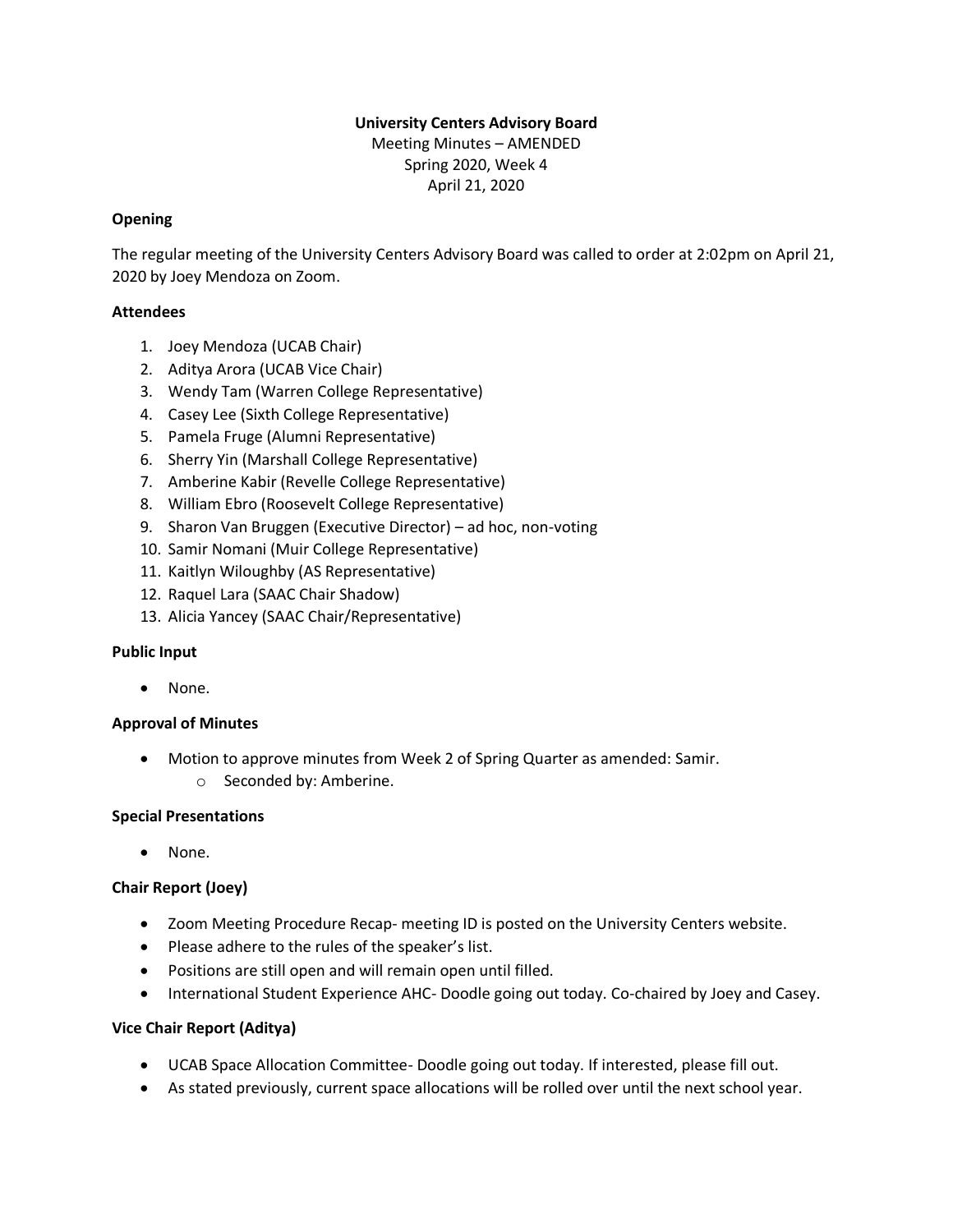# **Director Report (Sharon)**

- UCAB Representatives needed for Starbucks Scholarship Review Committee.
	- o Undergraduate research scholarship opportunity.
	- o Assists UCSD students with research related to sustainability.
	- o One scholarship available each year, with the award totaling \$5000.
	- o Need at least one representative to participate.
- COVID-19 Financial Impact
	- o Most of campus still closed over summer.
	- $\circ$  Had to cancel more than 500 event bookings for spring, and over 290 for summer.
	- o Supplies were purchased: sanitizers, stands, laptop loaners, signage.
	- $\circ$  \$1.5 million negative impact.
	- o Mitigating damage: temporary hiring freeze for career positions, postponing projects.
		- PC West Food Court and Plaza- postponed.
		- Student Center Courtyard- reduce plan elements.
			- Will try to do general improvements in the area instead.
		- Southeast Patio- cancel last phase (fire pit, plant walls).
	- o Canceled all travel, reduced some trainings and conference options.
	- $\circ$  Shifting funds to support new needs (supplies/equipment), to provide a safe and secure environment for essential workers on campus.
	- o East Ballroom A/V wiring and touchscreen replacement- postponed.
	- o Ballroom B A/V wiring and touchscreen replacement- postponed.
	- $\circ$  Capital Projects are either postponed, reduced to minor upgrades, or still in progress.
	- o FFE Projects are being postponed as well. Some in progress still.
- Virtual Student Union
	- o Encourage everyone to visit the virtual student union.
	- o Lots of great information about how students can stay connected.
	- o Many events and activities available.
	- o Events like art shows, trivia, weekly adulting series. Great social experience.
- Discussion/Questions:
	- o Aditya: Why was the rest of the Southeast Patio project canceled instead of postponed?
		- **EXEDM**: The work completed was already satisfactory, but it can be discussed in the budget meeting and suggested that it only be postponed.
	- $\circ$  Joey: Is there a decision from University Centers staff that it will not be holding conventions in our university?
		- Sharon: Currently waiting for campus decisions on events and gatherings over the summer. Events have not been canceled yet and currently anticipate that campus guidelines will loosen up its restrictions and allow some in-person activities, but no concrete answer yet. There is a plan to draft a proposal about how University Centers will slowly return to in-person operations. Proposal would likely be a phased approach.
	- $\circ$  Samir: Since many projects are being postponed or canceled, what is the situation with the vendors such as Bombay Coast and Shogun? What's the situation for Dirty Birds?
		- **EXP** Sharon: The Dirty Birds project is complete, and they are hoping for a fall opening. For Bombay Coast, we were in lease negotiations and are still waiting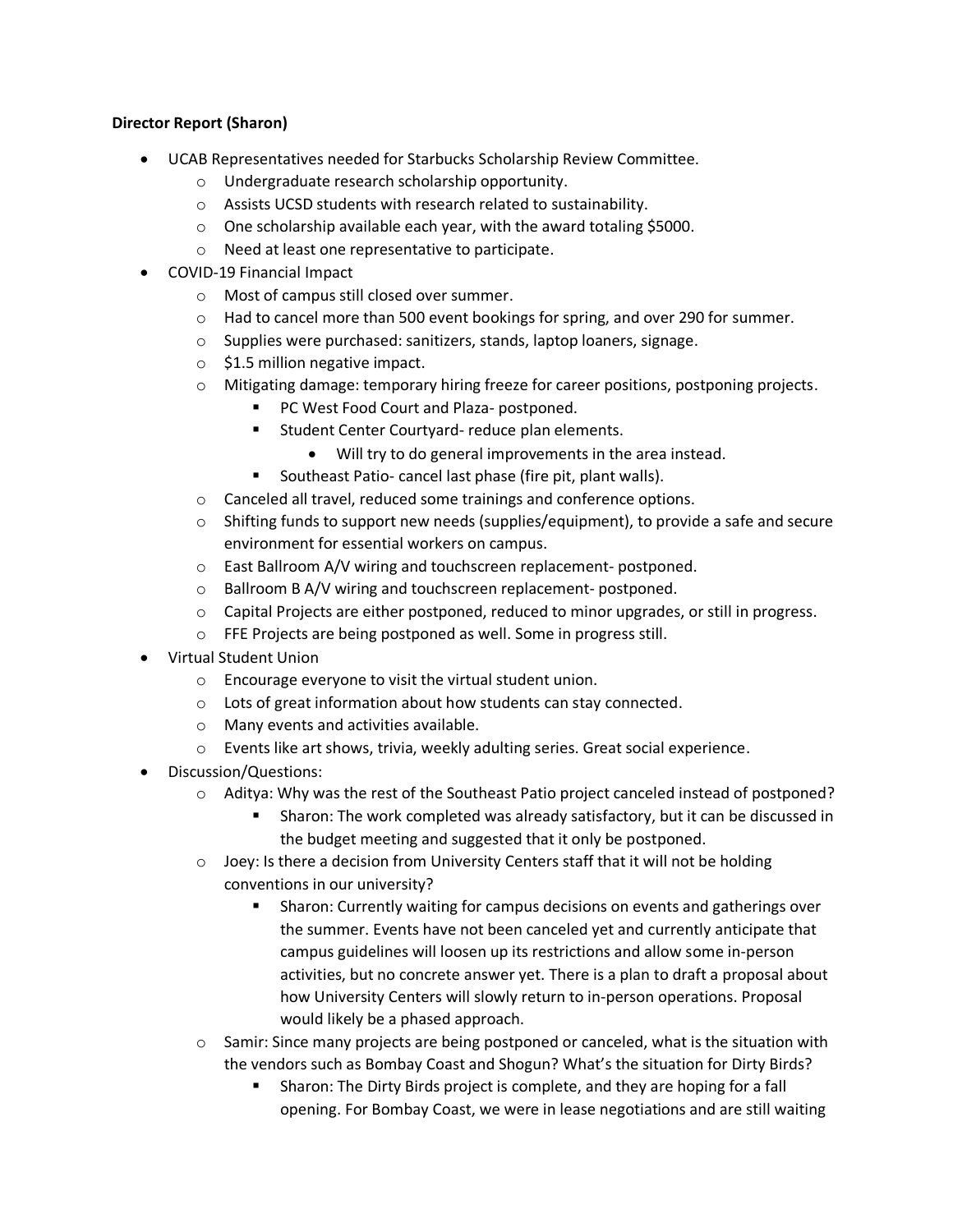for them to agree, finalize, and sign the lease. But they are hesitant to sign. However, they are still actively considering it. Shogun's lease was renewed for a short period of time, but the project to renovate their space will most likely have to be postponed.

- o Samir: Regarding the financial impact of COVID-19, you mentioned having emergency funds. How much of that fund is being used, and will we be operating in the green or the red?
	- Sharon: Will get more details as time goes by. We should end this year without going into the red. But the reserve money will be used, and it is projected to be reduced to about a million dollars left. That is incredibly low for University Centers, to start a new budget year with only a million dollars in reserve. Planning a budget for next year will be a new scenario and challenge.
- o Joey: How much do we try to have in reserve?
	- Sharon: 2-2.5 million.
- o Samir: For the budget committee, are UCAB members allowed to attend?
	- Joey: Yes.

#### **New Business**

Motion to open UCAB Budget Committee: *Approved.*

- UCAB Budget Committee- Doodle will come out today.
	- o Samir: When2Meet can also be utilized to schedule times for availability.

Motion to Move to Next Item: *Approved.*

• UCAB Selection Committee-Doodle out today. Thursday at the latest.

Motion to Move to Next Item: *Approved.*

- Upcoming UCAB 2020-2021 Elections
	- $\circ$  Hoping to make the campaign or selection process more interesting to our student body and community by working with marketing.
	- o Any ideas on how to make people want to join UCAB?
	- o Discussion/Questions:
		- Samir: For instance, how to make the process more engaging?
			- Joey: For example, how do we get students interested? How do we expand our reach for great candidates?
			- Samir: Social media outreach, maybe a video or skit.
		- Casey: That's a good idea. We could compile some recordings of meetings to see what they are like. But meetings aren't really recorded, so that can prove to be a challenge.
			- Joey: Will talk to Sharon to see how that will be facilitated. A.S. streamed their meetings before COVID-19 too. This will be added to New Business for next week.
			- Kaitlyn: A.S. has no official archive, but you can visit the Facebook page and scroll down to find the meeting you want.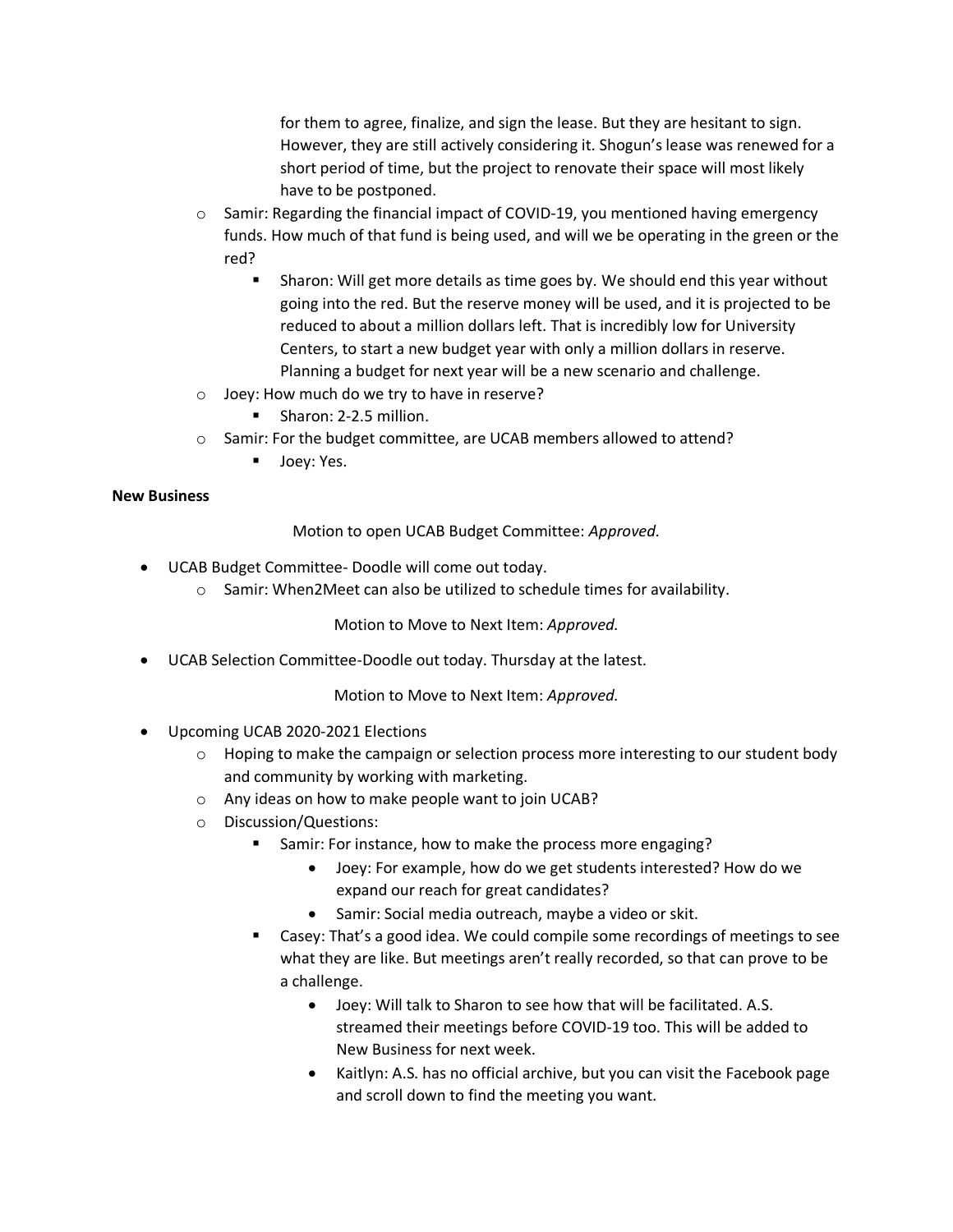- Sharon: Branding UCAB separately from University Centers is a bit complex. If it is separately branded, it needs to be clear that it is connected to University Centers. Students need to understand that University Centers is for them, advised by them.
- Samir: I don't think it should be a big problem. As long we clearly state the name of the board and its relationship to University Centers.
- Joey: I would also like to update the UCAB directory and get a group photo.
- Will: Great graphics can also be attention grabbing. ERC has weekly newsletters that we can add to. Videos are a great idea.

Motion to Table Discussion until Next Week: *Approved.*

Motion to Open Next Item: *Approved.*

- Remainder of Tech Fee Subsidy Funds Action
	- $\circ$  Program that allows student organizations to apply for a subsidy for their tech fees.
	- $\circ$  It is not a fund. It is a subsidy.
	- o We still have not found a function or use for the special \$5000 fund UCAB is allocated. Any ideas on where to use/put/donate these funds?
		- Discussion/Questions:
			- Samir: if we're unable to use it this year, will this money rollover? o Joey: No.
			- Will: Student organizations do a lot of tabling during fall. Is it possible to create a platform for them to promote their organizations online if inperson advertising is not allowed?
				- o Sharon: The current website would not have that level of capacity; we can research different possibilities.
			- Alicia: There are a lot of basic needs concerns among students. This could be a great area for the special fund to invest in.

Motion to Move to the Next Item: *Approved.*

- **Hydration Stations** 
	- Where can we include more stations on campus?
	- Joey: Will send out a link to where you can provide feedback about where hydration stations should be added. Has University Centers considered adding new ones in the facilities?
		- o Sharon: It probably won't make it into the next budget. However, it would be great to have one in a protected but outside area, so it is easily accessible.

Motion to Move to Old Business: *Approved.*

#### **Member Reports**

• None.

#### **Old Business**